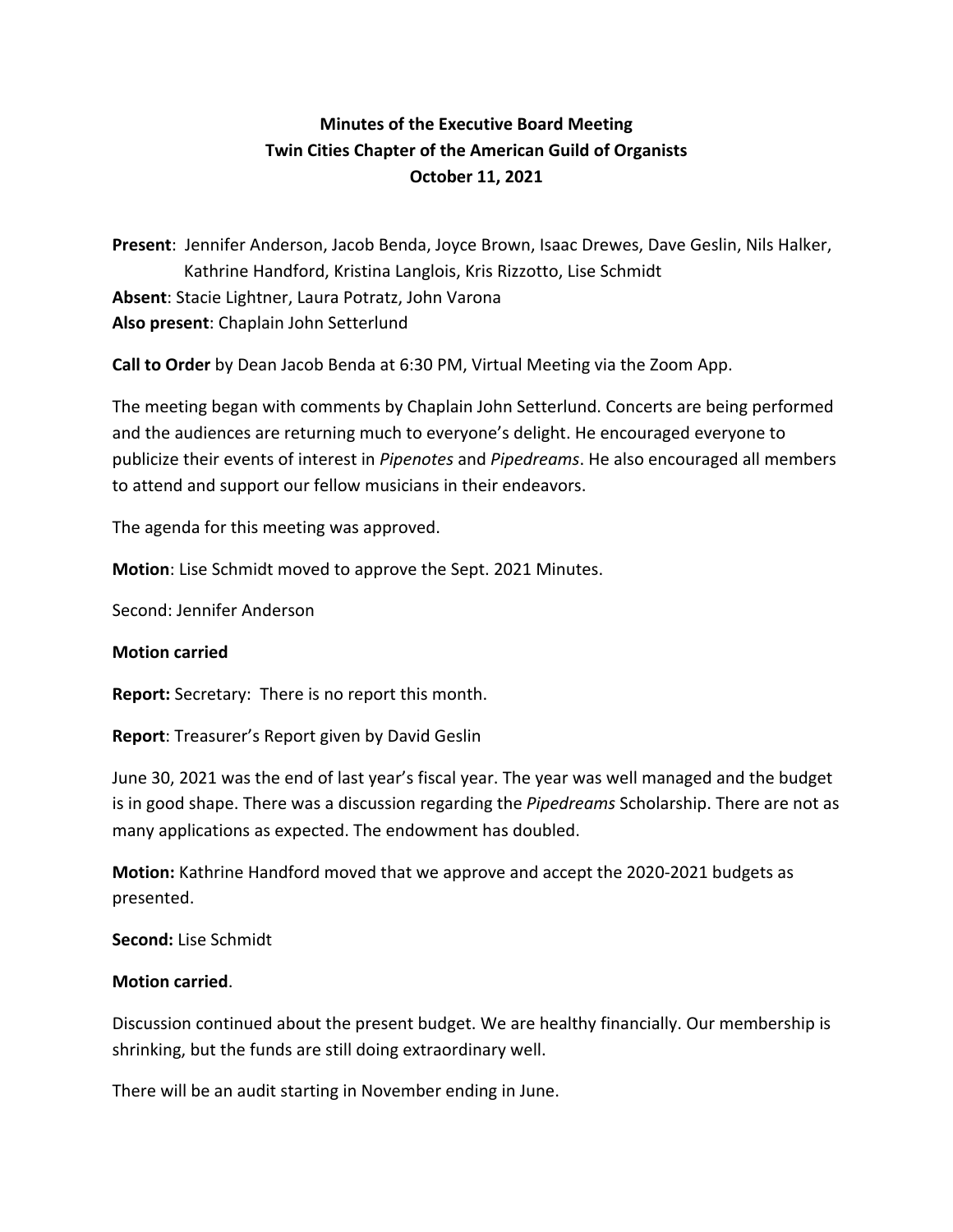**Motion:** Lise Schmidt moved to approve to start the audit.

**Second**: Nils Halker

### **Motion Carried.**

At this point, Phil Asgian joined us in the meeting to present and discuss the National AGO Achievement Award Program. This program, created by the national AGO, is designed to provide resources for organ learners of all ages. (There is more information on the national website.) It is designed to get people of all ages engaged. There are five courses which will have a syllabus and assignments to be completed: The Organ Console, Organ Registration, Manual and Pedal Technique, Transposition, and Harmony. There are also guidelines for organ teachers and mentors.

There was much discussion on this proposal. There is concern around a student having both a mentor and teacher and the working relationship of all involved. There is concern about how the program is administered and if we create our own rules and whether this program should go through the education committee. It was decided that Phil Asgian will continue to work with David Jenkins on refining this program.

**Report**: Sub Dean's report given by Jennifer Anderson.

The Program Committee is continuing their work on the Mid-Winter Workshop to be presented in January.

**Report**: Historic Concerns Committee report given by Nils Halker.

The November Organ Crawl event is all set to go. There will be Covid protocols honored. People will be asked to wear masks and to register.

**Report:** Dean's report given by Jacob Benda.

-The Regional Convention planning continues. Currently National needs to approve having a Co-Chair along with the Chair for planning and managing the convention.

-The Organ Scholar Program discussed at September's meeting will not be happening for the time being. There needs to be a church actively looking to set up a potential Musical internship. This may be a program for the future.

-David Jenkins is working on moving our Archives to the Minnesota Historical Society.

-The Directory was discussed. There is consensus that we need to have both printed paper and electronic versions made available to our members.